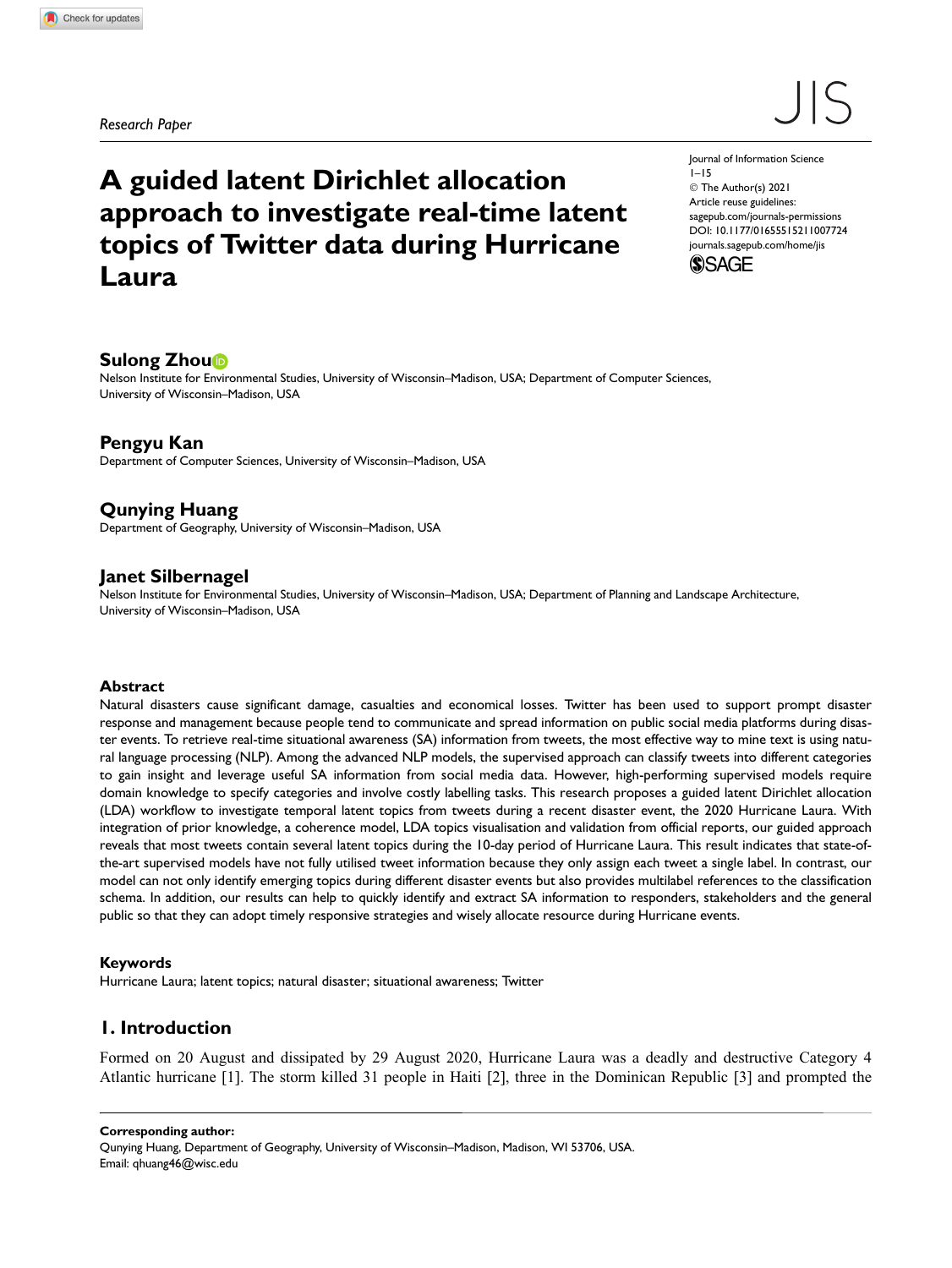evacuation of more than 160,000 people in Cuba [4]. Early on 27 August, Laura made landfall near peak intensity at Cameron, Louisiana [5]. It ranked with several other landfall hurricanes in a tie for fifth place by wind speed (150 mph) on record [6]. At least 14 people died in the United States [7], and it inflicted significant damage to southwestern Louisiana and southeastern Texas with insured damage estimated at close to \$9 billion [8].

A key premise of making decisions for disaster response is having prompt, available and accurate situational awareness (SA) [9]. SA is 'all knowledge that is accessible and can be integrated into a coherent picture, when required, to assess and cope with a situation' [10]. Retrieval of SA can help society and decision makers understand the current situation and potential hazards and forecast the ensuing risks and repercussions for the affected community [9,10]. Since relevant and timely information are necessary to inform SA, and for effective and rapid decision-making to direct response and recovery activities, the growth of sharing in-time messages through social media has contributed to production of SA [11,12].

Ranked as one of the top 10 popular social media websites, Twitter has 400 million registered users and over 500 million tweets generated every day [13]. With the capability of real-time feedback and time stamps to provide conversation updates to users, Twitter data have been used for a broad range of applications in natural disasters including fire [14], flood [15], earthquake [16] and hurricane [17]. Natural language processing (NLP) has been known as the most effective technology to mine tweets without fatigue and in a consistent, unbiased manner [18]. During the last decade, variant approaches for detecting the topics in a corpus of tweets have been proposed based on rapid development of neural network (NN) in NLP. Regarding topic classification task, convolutional neural network (CNN) and recurrent neural network (RNN) strongly outperform traditional machine learning models such as logistic regression (LR) and support vector machine (SVM) [19,20]. However, the models based on NNs are costly and time-consuming because they require extensive training data. In addition, they are prone to underfit and overfit problems [21,22]. In particular, the pre-training step requires that millions of tweets must be labelled in advance [23,24], which impedes processing real-time tweets and thus obstructs retrieving SA information. Moreover, as high imbalance is naturally inherent in tweets of different topics [25], regular network models have not shown significant performance and extra complicated strategies are in demand to address the imbalanced data problem [26].

Latent Dirichlet allocation (LDA) model was introduced to reduce the workload and handle imbalanced data [27,28] with a bonus to investigate latent topics of a corpus [29]. In general, LDA models assume that documents consist of a distribution of topics and that topics are made up of a semantically coherent distribution of words. It is an unsupervised algorithm that models each document as a mixture of topics in order to generate automatic summaries of topics in terms of a discrete probability distribution over words for each topic, and further infers per-document discrete distributions over topics [30]. As such, this work intends to leverage LDA models to rapidly assist in disaster response and inform SA, and provide reusable code for future implementation.

Specifically, the objectives of the present work are as follows:

- 1. Propose a guided LDA approach that integrates domain knowledge, coherence models, latent topics visualisation and validation from official reports;
- 2. Mine tweets to reveal common classification schema for future use in supervised models;
- 3. Investigate temporal latent topics to further inform SA for decision makers and local citizens during the Hurricane Laura.

#### 2. Related work

Previous research has proposed different topics classification schema for different disaster events. Vieweg et al. [31] proposed 12 general topics schema for fire and flooding events including warning, preparatory activity, hazard location, flood level, weather, wind visibility, road conditions, advice, evacuation information, volunteer information, animal management and damage/injury reports. Imran et al. [32] proposed five general topics schema for Tornado Joplin and Hurricane Sandy including caution and advice, information source, donation, casualties and damages, and unknown. Huang and Xiao [33] proposed a 47 topics schema based on different disaster stages, including preparedness, emergency response and recovery. In fact, existing studies indicated that the design of the coding schema and associated message classification methods are highly varying and depend on different disaster event types, the analysis purpose or classification purpose of the event and the social media platforms [12]. Since the classification schema varies across research studies and disaster events, it is necessary to identify our own topics schema for Hurricane Laura.

Supervised learning has been used for extracting information from social media for disaster management and response. Habdank et al. [34] collected 3785 tweets during a pipeline explosion accident in Ludwigshafen, Germany and applied supervised learning algorithms, including naive Bayes, decision trees, random forests, SVMs and NNs, to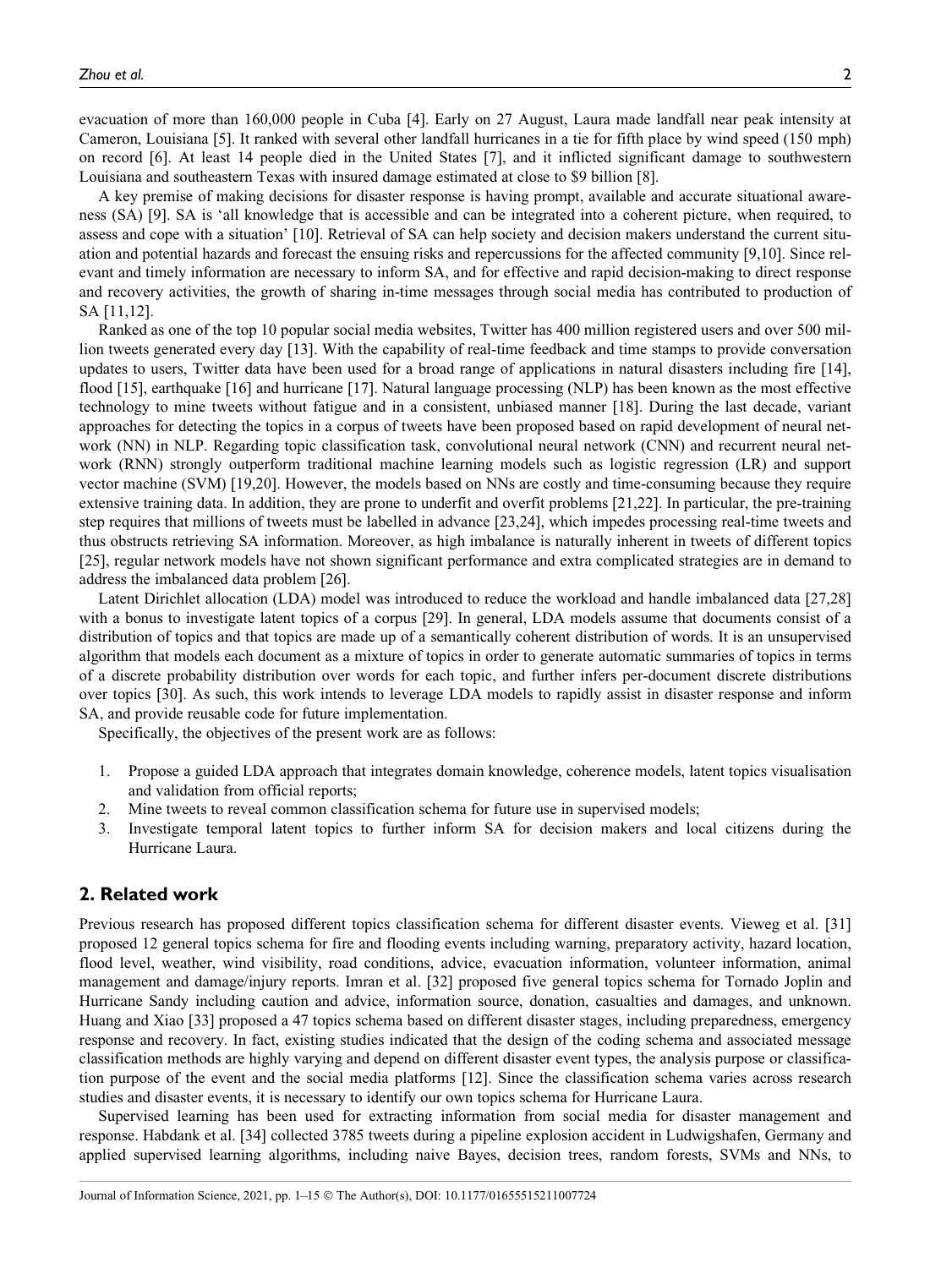classify whether a tweet was relevant to this accident. Pouyanfar et al. [35] analysed the audio and visual content from more than 1000 video clips from Hurricane Harvey and over 450 video clips from Hurricane Irma on YouTube, using NNs to classify these videos into seven different semantic classes. In these studies, large sets of pre-labelled data were required for the training and validation process, and the label task was extremely time consuming. Also, each piece of data was only assigned to a single label. However, a social media message can often contain multiple semantic meanings. For example, a message 'winds are still 65 mph ... over 10 people killed and avoid the flooding area' contains information on 'Information Source', 'Advisory' and 'Casualty' categories. Furthermore, the categories and the criterion of each category defined in these studies are event dependent, which potentially limits their applications across different events.

LDA has been applied to several fields such as software engineering, political science, medical science and geography. More than 200 related scholarly articles from 2003 to 2016 have been fully discussed and reviewed to discover the development, trends and intellectual structure of topic modelling based on LDA [36]. The prominence of LDA model application continues on research regarding natural disasters. Sit et al. [37] proposed a NLP model with LDA to extract detailed information such as affected individuals, donations and support, caution and advice from tweet content for Hurricane Irma. Karami et al. [38] proposed a Twitter SA framework with LDA model to track the negative concerns of people during the 2015 South Carolina flood. Alam et al. [39] proposed an unified framework including LDA to help humanitarian organisations in their relief efforts during Hurricanes Harvey, Irma and Maria. However, there remain two major problems. First, these studies lack a quantitative validation to evaluate the coherence of topic clusters derived from the LDA model. Second, regular LDA models are limited to short tweet text because frequent words are shared between topics and sometimes distinct topics cannot be tagged for each group of words [40].

Evaluation of LDA models is notoriously challenging due to its unsupervised training process. Based on different metrics and purposes, the common evaluation methods include human judgement (eye balling), intrinsic evaluation (perplexity and coherence) and extrinsic evaluation [41]. In the original LDA paper, Blei et al. [30] recommended the perplexity metric as an intrinsic evaluation to justify the selected LDA model. However, subsequent studies have revealed that perplexity is not correlated to, and is even sometimes slightly negatively correlated to human judgement. Sievert and Shirley [42] developed LDAvis, a web-based interactive visualisation python package, to flexibly conclude a fitted LDA model. It allowed for a deep inspection of the keywords most highly associated with each individual topic but without showing specific quantified values as validation. Roder et al. [43] proposed the concept of six-topic coherence metrics by measuring the degree of semantic similarity between high scoring words in the topic. However, the score only reflects the quantified results but does not demonstrate human interpretable content for each topic.

To solve above problems, we proposed a guided LDA approach with pre-defined topic candidates based on domain knowledge, the most effective coherence metric and topic visualisation tool. This approach allows us to select optimal topic numbers and validate the results with both intrinsic evaluation and human judgements. Furthermore, to our knowledge, no other research has used the LDA model with our guided approach to inform SA for the latest Hurricane Laura.

#### 3. Methods

Our framework is mainly comprised of four steps: data collection, data pre-processing, guided LDA and latent topic clusters selection (Figure 1).

#### 3.1. Data collection

Twitter API, despite being free, is limited as users can only retrieve a small portion of relevant tweets. Twint [44] is an advanced Twitter scraping tool written in Python that allows for scraping tweets from Twitter profiles without using Twitter's API. Twint utilises Twitter's search operators to let you scrape tweets from specific users, scrape tweets relating to certain topics, hashtags and trends, or sort out sensitive information from tweets.

#### 3.2. Data pre-processing

Pre-processing is a requisite to convert tweets into a form that is predictable and analyzable for our task. Here are some of the approaches we used in this project:

Lowercasing: removes duplicate words and significantly helps with consistency of expected output, for example, Hurricane  $\rightarrow$  hurricane.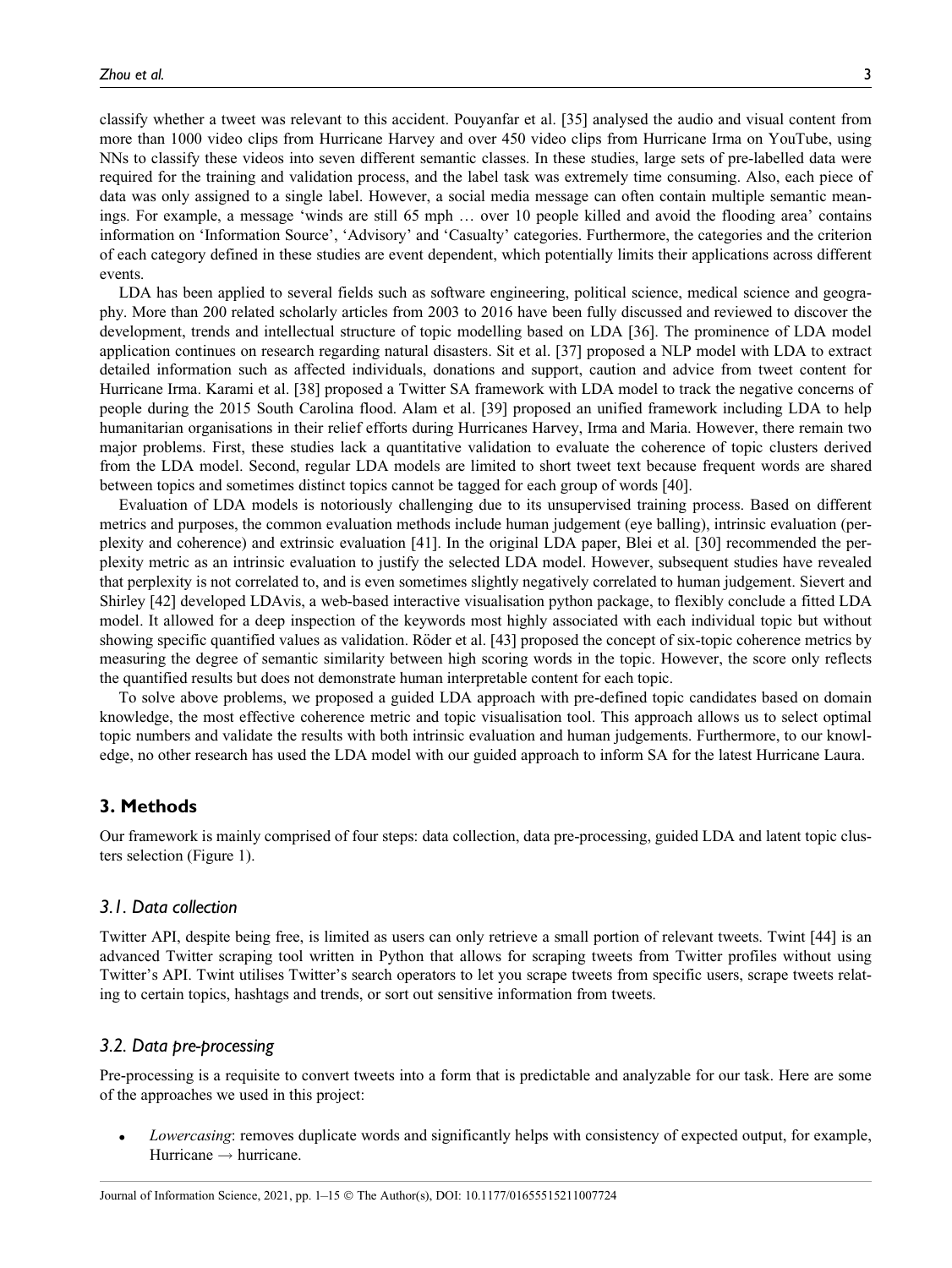

Figure 1. Overview of the proposed workflow of Guided LDA model.

- Part of speech (POS) tagging: assigns a POS tag, such as noun, verb and adjective, to each token depending on its usage in the sentence. It is essential for building lemmatisers, for example, storm  $\rightarrow$  noun, and kill  $\rightarrow$  verb.
- Lemmatisation: removes inflections and maps a word to its root form without changing its POS, for example, worse  $\rightarrow$  bad, and damaging  $\rightarrow$  damage.
- Stopword removal: stop words are a set of commonly used words in a language and across tweets, for example, 'a', 'the', 'is', 'are' and 'hurricane'. By removing low information words from text, we can focus on the important words instead.
- Noise removal: removes characters, digits, hashtags, hyperlinks and pieces of text that can interfere with our text analysis.
- Tokenisation: separates a piece of tweets into smaller units such as words, or a pair of words (2-gram), for example, 'Mass destruction in one Lake Charles neighborhood'  $\rightarrow$  'Mass', 'destruction', 'in', 'one', 'Lake\_Charles' and 'neighborhood'.
- Term frequency–inverse document frequency (TF-IDF): assigns a weight to each word based on word frequency which balances the importance of the word in the tweets and corpus.

#### 3.3. Topic model analysis

3.3.1. Regular LDA. LDA is a generative probabilistic model. We assume the total amount of topics as  $k$ . The probability of a generated collection  $D$  of tweets  $d$  is expressed as [30]

$$
p(D|\alpha, \beta) = \prod_{d=1}^{M} \int p(\theta_d|\alpha) \cdot \left( \prod_{n=1}^{N_d} \sum_{z_{dn}} p(z_{dn}|\theta_d) p(w_{dn}|z_{dn}, \beta) \right) d\theta_d \tag{1}
$$

where D is the collection of tweets d and composed of M tweets,  $d = 1, \ldots, M$ .  $\theta_d$  is the distribution of the k topics for a tweet d, where  $\theta_d$  is a k dimensional vector and  $\Sigma$  $i = 1, ..., k$  $\theta_d^i = 1$ . Specifically,  $\theta_d^i$  means the probability for tweet d to have

the topic *i*. Furthermore,  $\theta_d$  is selected through a topic-tweet distribution  $p(\theta_d|\alpha)$ , which has a prior Dirichlet distribution with parameter  $\alpha$ , that is,  $\theta_d \sim p(\theta_d|\alpha) = Dir(\alpha)$ . For the tweet d, it has  $N_d$  amount of words. For the nth word  $w_{dn}$  in the tweet d, where  $n = 1, \ldots, N_d$ , it has possible topic  $z_{dn}$ . The probability or word-topic distribution for the word  $w_{dn}$  given the topic  $z_{dn}$  is described with parameter  $\beta$ , that is,  $p(w_{dn} = j | z_{dn} = i, \beta) = \beta_{ij}$ . The conditional probability for topic  $z_{dn}$  to be *i*, given the topic distribution  $\theta_d$ , is  $p(z_{dn} = i | \theta_d) = \theta_d^i$ .

The prior distribution for the topic-tweet distribution and the word-topic distribution  $\alpha$  and  $\beta$ , are initialised as hyperparameters. During the training process, the goal is to train the posterior distribution of these two distributions based on the observed collection of tweets D, such that we can maximise the generative probability for  $p(D|\alpha, \beta)$ .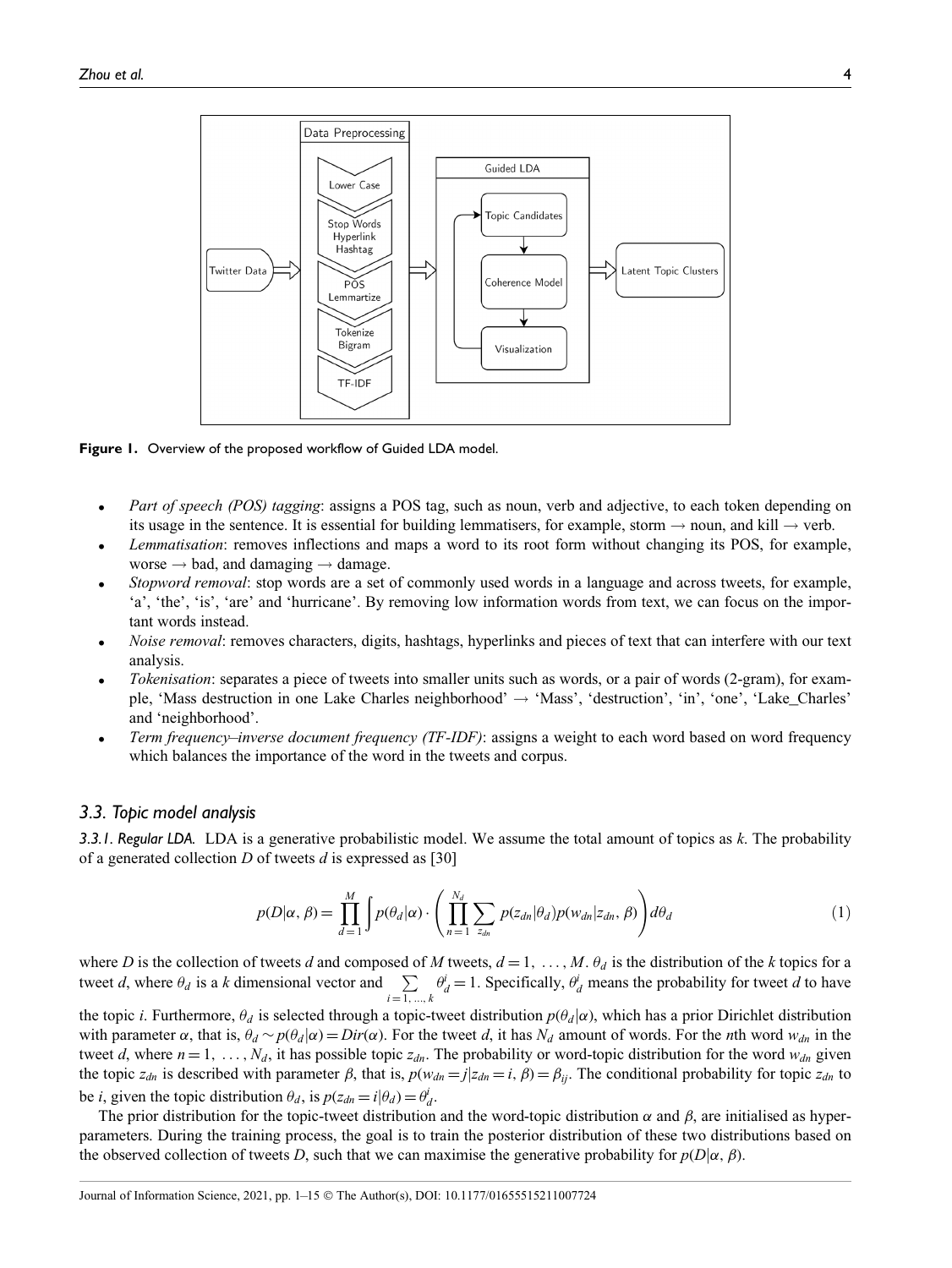At the end of training, the semantic meaning of each topic  $i$  is represented by the word-topic distribution associated with topic i, that is, the ith row  $\beta_i$  of the matrix  $\beta$ . The conditional probability  $\beta_{ii}$  for word j based on the topic i is the semantic weight for this word j under this topic *i*. The higher weight of a word means that this word is more representative for the topic. Therefore, we can select the top 10 words with the highest weights in the row  $\beta_i$  to describe the semantic meaning for this topic i.

3.3.2. Coherence model. The coherence value for a single topic measures how the top scoring words in this topic are semantically similar to each other. As compared with the conventional topic perplexity measurement, which measures how well a trained model can fit or represent the distribution for an unseen tweet [45], coherence measurement focuses more on the interpretative aspect of a topic and has a high correlation to the human scoring of topics [43], whereas the perplexity measurement is sometimes not related to and may even be negatively related to human judgement and interpretation [46]. Therefore, coherence value can provide a better measurement on the semantic performance of the LDA model and the selected topics. Furthermore, due to the correlation between the coherence measurement and human judgement, the higher coherence value indicates that the topic is more interpretive and meaningful for human interpretation. Thus, we adopt the coherence measure during the process of hyper-parameter tuning and select the hyper-parameter  $k$ ,  $\alpha$ and  $\beta$  at which the highest coherence value is reached. In this way, the selected hyper-parameters k,  $\alpha$  and  $\beta$  can provide a more meaningful topic selection for tweets along with the LDA model, compared with a random selected hyperparameters.

3.3.3. Topic visualisation. pyLDAvis is designed to help users interpret the topics in a topic model that has been fit to a corpus of text data [42]. The package extracts information from a fitted LDA topic model to inform an interactive web-based visualisation.

Since each topic is embedded in a high-dimensional space, the pyLDAvis applies the mutidimensional scaling and dimensionality reduction techniques to project each topic's high-dimensional embedding onto the 2D space for visualisation purposes [42]. Specifically, we use the t-distributed stochastic neighbourhood embedding (t-SNE) method in the pyLDAvis package, which is a non-linear dimensionality reduction method. As compared with pyLDAvis' default principal component analysis (PCA) method, which maximises the variance of each topic's projection along the new axis [47], the t-SNE method considers the relative similarity between each topic in the high-dimensional embedding and preserves this similarity after the projection [48]. Therefore, the t-SNE method outperforms the PCA method for visualising the relative relationships between each topic in the projected 2D space and provides a better measurement for the quality of the selected topics.

Compared with traditional clustering techniques where each tweet can only belong to a single topic, an advantage of pyLDAvis is that a word can be clustered to different topics [39,42]. For example, the word 'hit' can appear in a context regarding to information source or damage, and the word 'evacuate' can appear in a context regarding to advisory or relief. In this case, it can better present the nature of language.

3.3.4. LDA with guided approach. The guided approach initially defines topic candidates based on previous research and domain knowledge. The topic candidates provide a specified direction for the word-topic distribution and the topic-tweet distribution to converge towards during the training of the LDA model.

In the regular LDA model, the model is purely trained with a probability-based target function in equation (1). It captures the relationships between words based on the frequency. Therefore, this model may only capture the superficial relationships between the words, which are the most frequent and apparent in the collected tweets [49]. However, this probability-based model performs badly for those less frequently appearing patterns of tweets, because lower frequency means that these patterns contribute less to the target function and thus become less important to be considered by the model. This model will merge these less frequent topics together into a larger topic group instead. Even though this merging process benefits a higher value for the probability-based target function, it harms the coherence and semantic of the topics, as two semantically disparate topics are merged together. Especially in the tweet data, the distribution of different topics is imbalanced and the regular LDA model will generate less interpretative topics.

Thus, we used a guided approach to solve this problem with human intervention. The potential range of numbers and contents of topic were estimated by integrating quantitative (coherence value) and qualitative evaluation (topic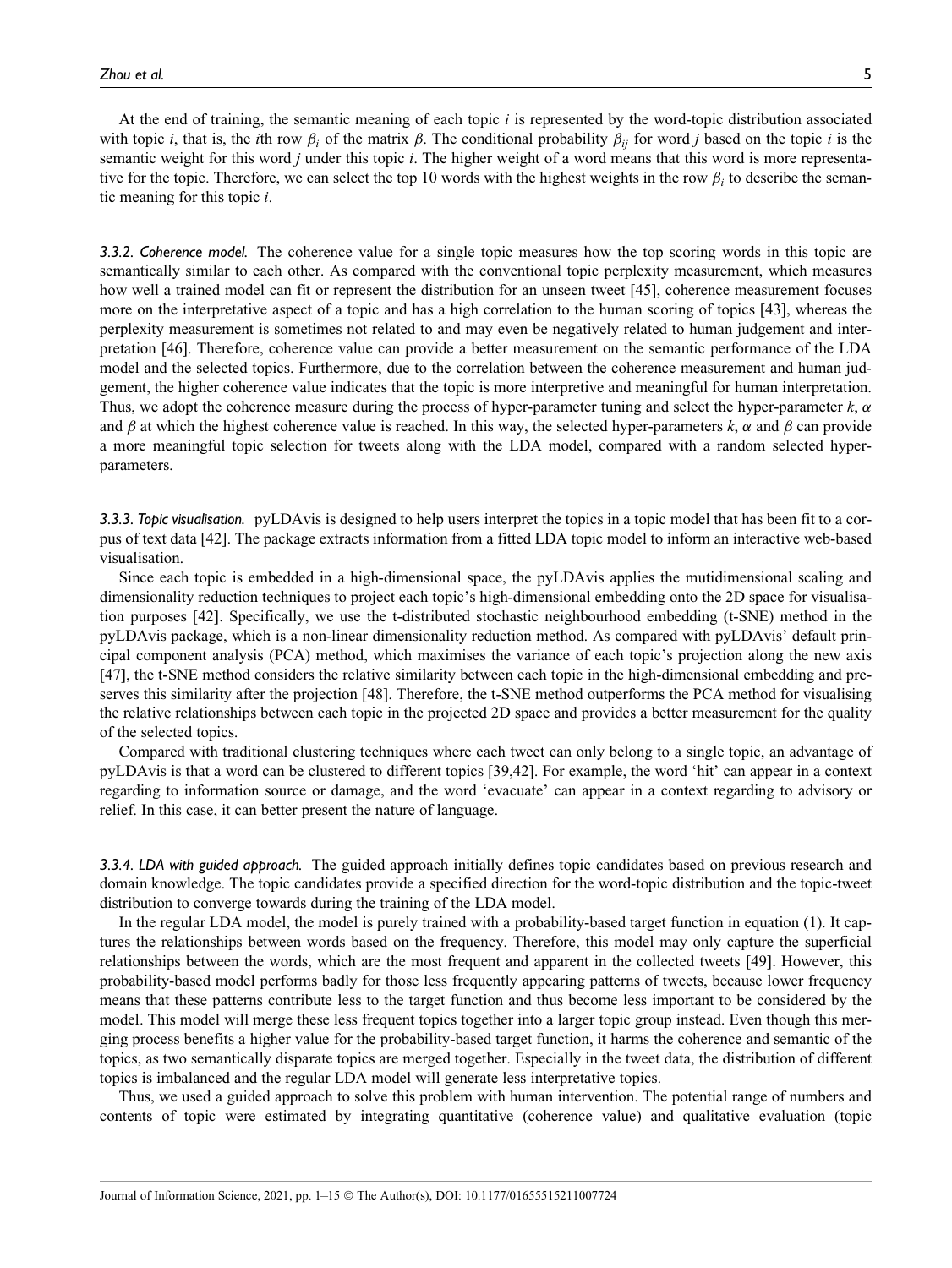Table 1. Examples of irrelevant tweets.

175,000 dead from the virus, over 1 million unemployed, no money, losing homes. California is on fire. Louisiana-Texas are preparing to be hit with double hurricanes and here you are once again pretending nothings going on and you, going to have a good old time at a party. Again WTF. (8.23)

Texas is facing a double hurricane, while California faces wildfires yet again. What is the republican plan to combat climate change? That what I like to hear. (8.25)

As if the US does not have enough to deal with now we have the consequences of climate change, Horrific wildfires and a Cat 5 unsurvivorable Hurricane and surge heights, during a pandemic. We must come together despite ethnicities, skin color and politics to survive. (8.26)

| Date  | No. of tweets before | No. of tweets after | <b>Effective</b> |
|-------|----------------------|---------------------|------------------|
|       | pre-processing       | pre-processing      | percentage       |
| 8.21  | 2972                 | 1184                | 39.84%           |
| 8.22  | 28,359               | 12,779              | 45.06%           |
| 8.23  | 35,911               | 16,867              | 46.97%           |
| 8.24  | 25,842               | 12,363              | 47.84%           |
| 8.25  | 48.794               | 32,697              | 67.01%           |
| 8.26  | 128.292              | 59,921              | 51.57%           |
| 8.27  | 61,339               | 27,466              | 44.78%           |
| 8.28  | 15.582               | 6910                | 44.35%           |
| 8.29  | 9821                 | 5114                | 52.07%           |
| 8.30  | 6631                 | 3026                | 45.63%           |
| Total | 363,542              | 184,564             | 50.76%           |

Table 2. Summary of tweets before and after pre-processing per day during Hurricane Laura.

visualisation). Then, the event-specific SA categories and corresponding dominated words were manually summarised with minimal efforts.

#### 4. Results and discussion

#### 4.1. Effective tweets count and rate

We collected the tweets with removing duplicate retweets and searching criterion: 'Hurricane Laura OR Hurricane OR Laura' across 10 days between 21 and 30 August 2020. This time frame was selected based on the landing and duration of Hurricane Laura from 25 to 29 August 2020. After data pre-processing, some irrelevant tweets were filtered out (Table 1) and the number of tweets highly related to Hurricane Laura per day ranged from 1184 to 59,921 (Table 2). On average, 50.85% tweets per day were filtered out for the input for our LDA model.

As shown in Figure 2, the temporal pattern of tweet frequency closely corresponded to the temporal pattern of Hurricane Laura. As soon as Hurricane Laura intensified into a tropical storm on 21 August, 1184 highly related tweets emerged. With a rapid intensification of Hurricane Laura on 26 August [5], the amount of tweets rapidly increased to 59,921 in the same day (around 2.8 times than amount of tweets in previous day). During the 10-day period of Hurricane Laura, Twitter contributed 184,850 related unique tweets in total. However, the average effective rate of tweets was around 51%, which meant only half of the tweets truly contributed to related topics on SA after data pre-processing. The lowest percentage was 39% (1184 out of 2972) on 21 August, while the highest percentage was 67% (32,697 out of 48,794) on 25 August. Since tweets contained a significant amount of noise comprised of fake news, robot messages, advertisements and irrelevant cross-event topics [50,51], pre-processing data prior to topics analysis were necessary and crucial to retrieving precise situational information.

Similarly, in a previous research, 217,074 negative tweets, or 25% of original data, were filtered to showcase helping effective disaster response during the 2015 South Carolina flood because of the Hurricane Joaquin [38], and 20% of over millions of tweets with downloadable images were used as complementary information to improve SA with case studies of Hurricanes Harvey, Irma and Maria [39]. The large amount of data, yet with low percent effectiveness, can illustrate the temporal evolution of hurricane events, thereby informing SA and assisting in disaster response.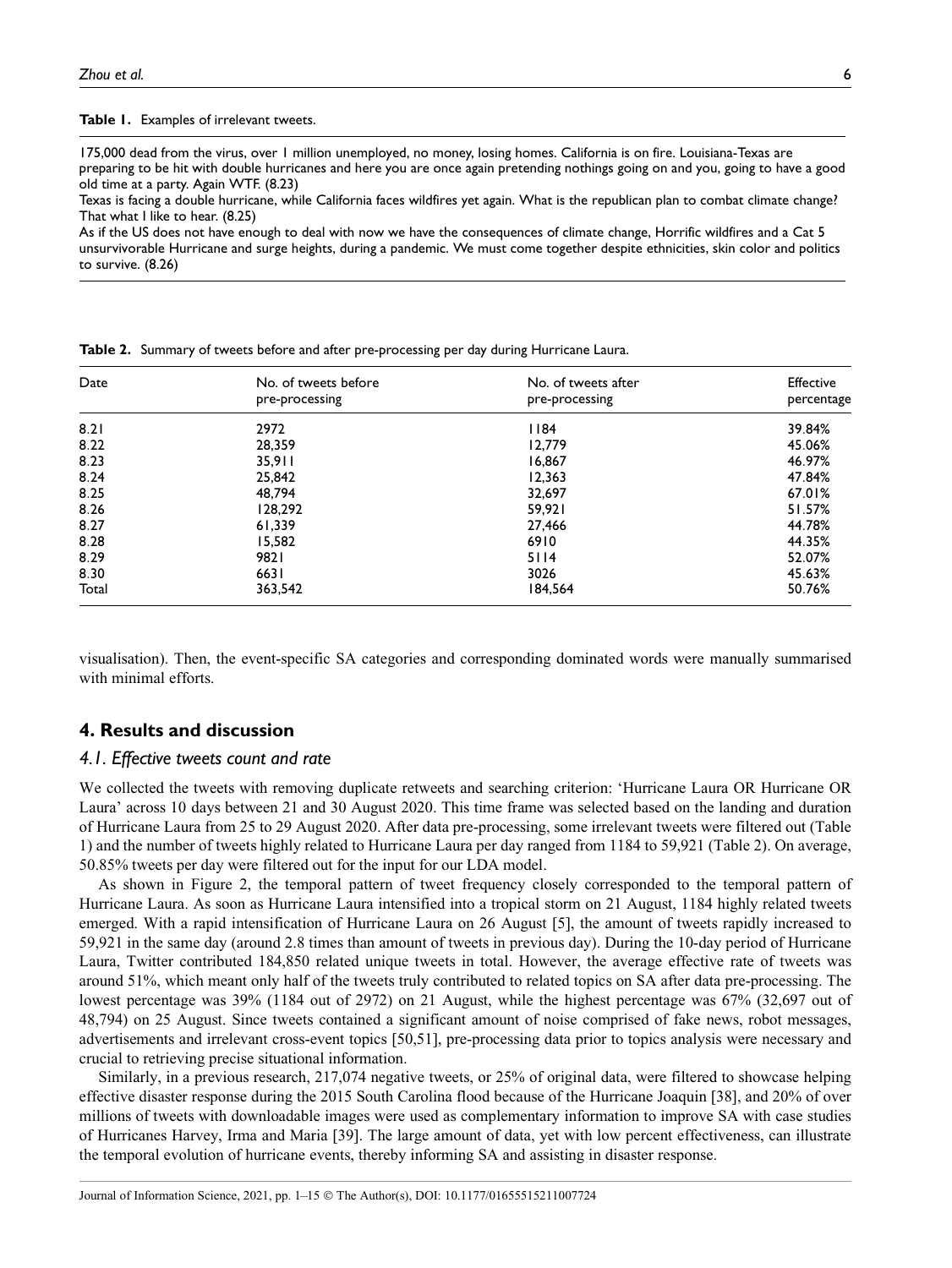

Figure 2. Histogram of tweet count before and after pre-processing per day during Hurricane Laura.

Table 3. Topic candidates referenced from previous research and supplemented from our model.

| Candidates         | Stage                | Description                                              |
|--------------------|----------------------|----------------------------------------------------------|
| Advisory           | Pre and during       | Cautions, advices, warnings, alerts and preparedness     |
| Casualty           | During and post      | Missing, injured and/or dead people                      |
| Damage             | During and post      | Impacts, damages and affected industries and areas       |
| Relief             | During and post      | Services, donations and fundraisers to disaster response |
| Information source | Pre, during and post | Messages from an official news source, media             |
| Emotion            | Pre, during and post | Public concerns and feelings                             |
| Animal             | During               | Pet and wildlife protection                              |

**Table 4.** Tuned hyper-parameters ( $\alpha$ ,  $\beta$ , k) per day during Hurricane Laura.

| Date | $\alpha$ |     | Range of topics with<br>coherence value | No. of topics with<br>pyLDAvis |
|------|----------|-----|-----------------------------------------|--------------------------------|
| 8.21 | 0.1      | 0.6 | 3,4                                     |                                |
| 8.22 | 0.1      | 0.6 | 4,5,6                                   |                                |
| 8.23 | 0.1      | 0.6 | [5,6,7,8]                               |                                |
| 8.24 | 0.1      | 0.6 | [6,7,8]                                 |                                |
| 8.25 | 0.1      | 0.6 | [6,7,8]                                 |                                |
| 8.26 | 0.1      | 0.9 | [5,6,7,8]                               |                                |
| 8.27 | 0.1      | 0.3 | [6,7,8]                                 |                                |
| 8.28 | 0.1      | 0.6 | 3,4,5,6,7                               |                                |
| 8.29 | 0.1      | 0.6 | [5, 6, 7, 8]                            |                                |
| 8.30 | 0.1      | 0.6 | [2,3,4]                                 |                                |

#### 4.2. Optimal daily K topics

We designed a four-step workflow to estimate the optimal K latent topics for each day. In the first step, we summarised the five most common SA topics including 'Advisory', 'Casualty', 'Damage', 'Relief' and 'Information source' (Table 3) from previous hurricane-related research [31–33,38,39]. In our second step, we set different hyper-parameters in a regular LDA model, and then evaluated each model based on coherence value. The hyper-parameters included topic numbers k,  $\alpha$  and  $\beta$  in the LDA equation (1). For each combination of them, we trained with 100 iterations to generate the coherence values and repeated this training process with 10 trials to calculate the average of coherence values (Figure 3). Based on the coherence value across the 10 trials, we selected the pair of  $(k, \alpha, \beta)$  corresponding to the first peak on the graph (Table 4). However, for certain days, there might not exist a clear peak on the graph, as shown in Figure 3. In this case, instead of choosing a specific value for the number of topics  $k$ , we chose a range from 5 to 8 for  $k$ . In the third step,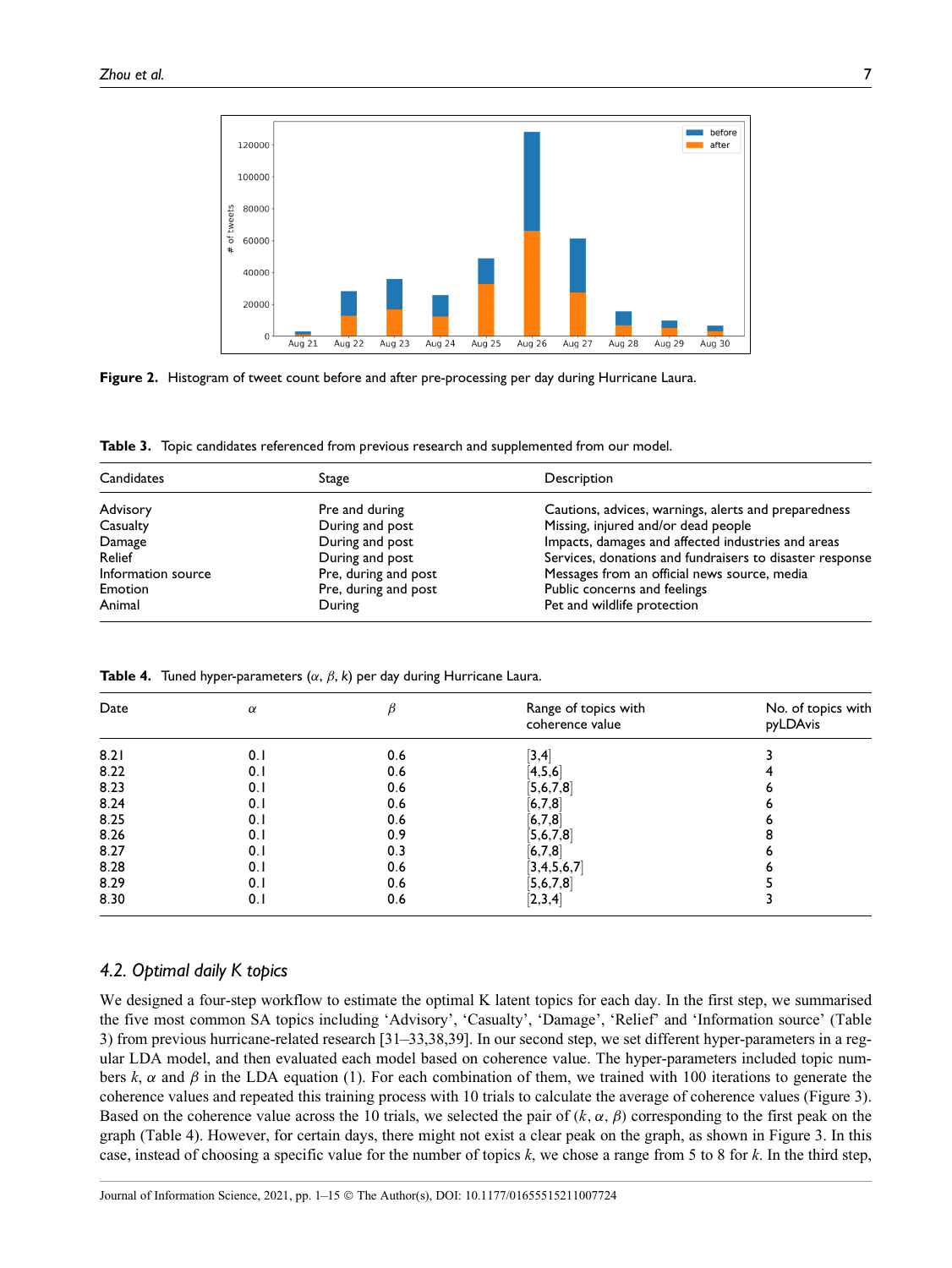

Figure 3. Coherence values of different K selected topics on 26 August.



Figure 4. An example to visualise topic clusters and Top-30 dominant words for Topic 1 on 26 August.

using the selected hyper-parameters from the second step, we visualised the generated topics with pyLDAvis (Figure 4), evaluated if the current topics were humanly interpretable, and added two additional category candidates: 'Emotion' and 'Animal'. Finally, we manually selected key words from the top 30 words visualised from pyLDAvis and matched them with the candidates category in Table 3. The final optimal topic number is shown in Figure 5, and corresponding key words for each day are shown in Table 5.

In the second step, the coherence value (Figure 3) and the optimal amount of topics were influenced by the value of α and β, where α was related to the distribution of topics given tweets and β was related to the distribution of words given topics. Empirically, a larger value of  $\alpha$  represents more topics that a tweet can contain and it is usually initialised with the value of  $1/k$ , where k is the total amount of potential topics. In our model, we observed the optimal value of  $\alpha$ was 0.1. On the other hand, a larger value of  $\beta$  showed that a topic consisted of more words. Based on the observation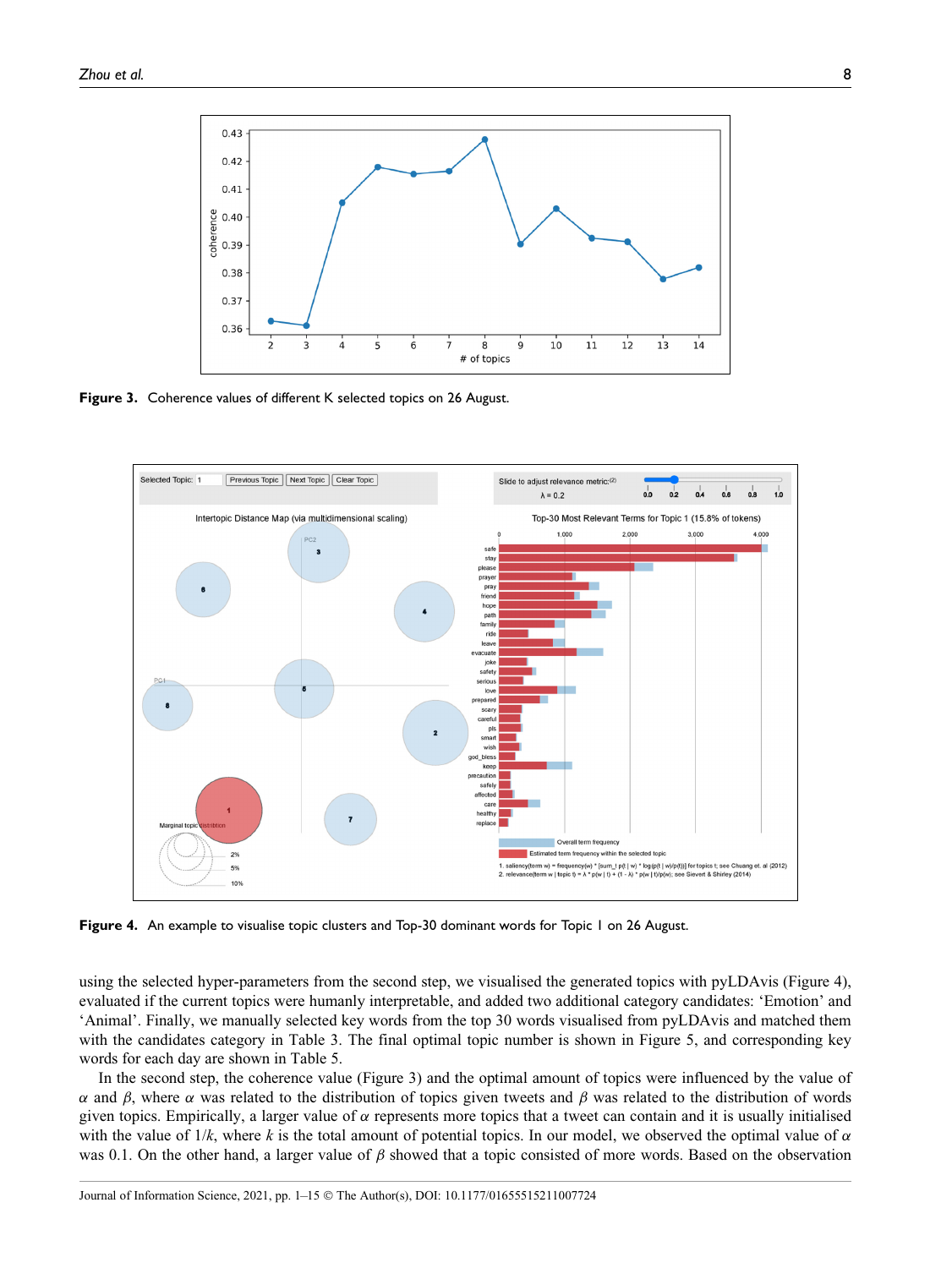|                  | Table 5. Final topic categories and corresponding keywords per day during Hurricane Laura. |                                      |                                                                                                                                        |                                                                                                       |                                                                                                                 |                                                                               |                      |
|------------------|--------------------------------------------------------------------------------------------|--------------------------------------|----------------------------------------------------------------------------------------------------------------------------------------|-------------------------------------------------------------------------------------------------------|-----------------------------------------------------------------------------------------------------------------|-------------------------------------------------------------------------------|----------------------|
| Date             | Advisory                                                                                   | Casualty                             | Damage                                                                                                                                 | Relief                                                                                                | Information source                                                                                              | Emotion                                                                       | Animal               |
| $\overline{8.2}$ | warn, stock, stay safe,<br>preparedness                                                    |                                      |                                                                                                                                        | shelter, help, protect,<br>evacuate                                                                   | eye, rain, flood, fema,<br>youtube                                                                              | scream, worried                                                               |                      |
| 8.22             | prepared, public advisory,<br>plan, warning, stay safe,<br>local statement                 |                                      |                                                                                                                                        | help, give, supply                                                                                    | cone, shear, tornado, flood,<br>update, intensity, category,<br>twitter                                         | worry, surprised                                                              |                      |
| 8.23             | prep, advisory, stay safe,<br>warning issue                                                | ؚڟۣ                                  | power, collide, knock<br>utility, terrebonne,<br>lafourche, bernard                                                                    | evacuate, ascension<br>service, supply,                                                               | mph, surge, tornado, heavy<br>weather authority, twitter<br>rain, weather channel,                              | pray, bless, scary<br>god, hope, care,                                        |                      |
| 8.24             | tip, prep, stock, warning,<br>checklist, stay safe                                         | kill, die,<br>deadly                 | uin, wipe                                                                                                                              | evacuation, responder,<br>supply, amazon                                                              | class, nhc, twitter, free fI511<br>wind, heavy rainfall, cancel                                                 | god, pray, hope,<br>scary                                                     |                      |
| 8.25             | stay, safe, prepare, plan,<br>ready                                                        | kill, death                          | oss, devastate, break,<br>affected                                                                                                     | food, money, evacuate                                                                                 | flood, tornado, school close,<br>nhc, news, popular google                                                      | hope, pray, care                                                              |                      |
| 8.26             | stay, safe, careful, prepare,<br>precaution, public<br>advisory                            | dead, death<br>die, kill,            | slam, house, catastrophic,<br>ng, oil price, power, trap,<br>sink entire, lake charles,<br>beaumont                                    | map, money, resource,<br>recovery, evacuate,<br>evacuation order,<br>maximum sustain                  | flood, rapidly intensify, fox<br>forecast, emergency, flash<br>gust, typhoon, 115 mph,<br>news, weather channel | stress, terrify, love,<br>peace, god bless<br>cry, amen, hate,<br>hope, pray, | mare                 |
| 8.27             | warn, calm, careful, stay<br>safe                                                          | unsurvivable<br>death, kill          | devastate, catastrophic,<br>slam, beast, outage,<br>sulphur                                                                            | protect, community<br>map, radar, rescue,<br>shelter, donate,                                         | twitter, youtube, fox news<br>eyewall, gust, nhc, noaa,<br>abc news                                             | hope, amen, jesus,<br>prayer, god bless<br>mercy, peace,                      | pet, mare,<br>animal |
| 8.28             | poison, carbon monoxide<br>safety, advisory, prepare,                                      | victim, survivor,<br>death toll      | oil, batter, topple, refining,<br>chemical plant, mississippi<br>pollutant, gas industry,<br>river, flow backward,<br>destructive path | fund, donate, rebuild,<br>recovery, voluntary,<br>support, response,<br>90999 food, aerial<br>picture | abc news, washington post<br>150 mph, emergency, flash<br>flood, npr, nyt, wnt, fema,                           | hope, pray, relief                                                            |                      |
| 8.29             | safety, poison, prepare,<br>generator, carbon<br>monoxide                                  | woman dead<br>death toll             | topples                                                                                                                                | donation, recovery,<br>fund, service,<br>cleanup start                                                | twitter, youtube<br>rain, tornado,<br>remnant, nyt,                                                             | care, pray                                                                    |                      |
| 8.30             |                                                                                            | victim, death toll,<br>family perish | levastate, destruction<br>power, loss value,                                                                                           | support, sell ebay,<br>donate, pledge,<br>recovery                                                    |                                                                                                                 |                                                                               |                      |

Zhou et al.

Journal of Information Science, 2021, pp. 1–15 © The Author(s), DOI: 10.1177/01655515211007724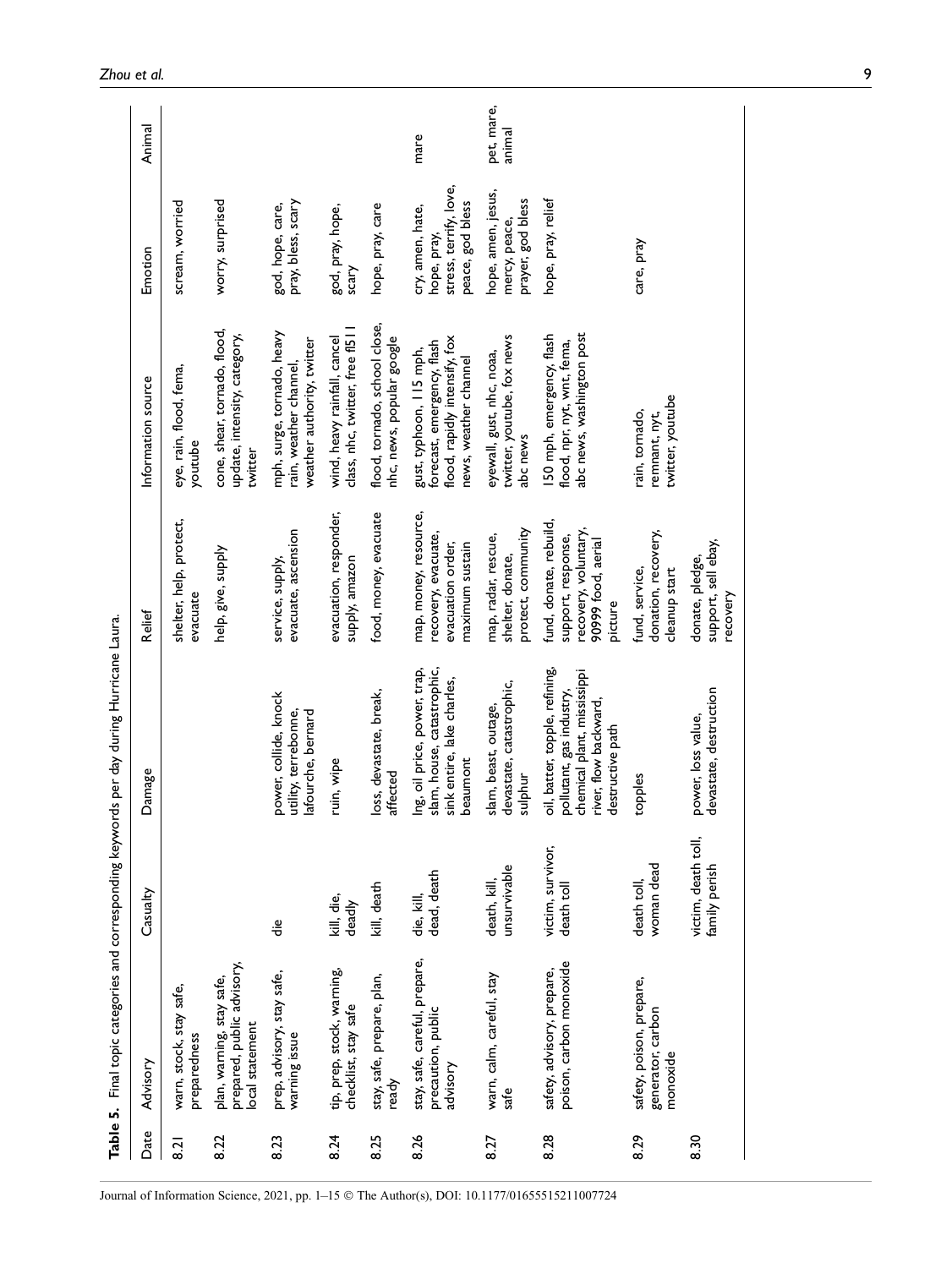

Figure 5. Potential topic range, pyLDAvis topic numbers and final topic numbers per day.

of coherence value across different pairs of hyper-parameters, we mainly selected the value of 0.6 for  $\beta$  on most of days, except for the value of 0.9 on 26 August and 0.3 on 27 August (Table 4).

In the third step, not all the visualisations of k topics for each day were presented because of space limitations. Instead, we used the visualisation for 26 August as an example (Figure 4). On the left, the inter-topic distance map depicts the relative position between each topic under this 2D projection space, which was also the relative position of these topics in their original high dimensional embedding space, under the t-SNE method. Specifically, the closer positions of two topics under this 2D space meant the more similarity of these two topics and the farther positions represented the more exclusiveness of these two topics. On the right, the bars demonstrated the top 30 most relevant words (i.e. words with a high probability of being associated to a topic) for the most prevalent topic among eight topics. The red bars showed word/term frequency for a specific topic while the blue bars indicated the term frequency for all the topics. Figure 4 depicts that 'safe', 'stay', 'please', 'hope' and 'pray' were dominant words for this topic (long red bars) while they were not dominant words for other topics (short blue bars).  $\lambda$  determined the weight given to the probability of a word under a topic relative to its lift<sup>1</sup> (measuring both on the log scale). Setting  $\lambda = 1$  resulted in the familiar ranking of words in decreasing order of their topic-specific probability, and setting  $\lambda = 0$  ranked terms solely by their lift [42].

As shown in Figure 5, the temporal pattern of topic numbers per day increased for the first 7 days while it dropped for the last 3 days. The greatest number of topics is discussed on 26 and 27 August. Specifically, the topics of 'Advisory', 'Relief', 'Information source' and 'Emotion' were mainly discussed in the pre-landfall stage of Hurricane Laura. Starting from 23 August, the topic of 'Casualty' and 'Damage' appeared in the tweet. On 26 and 27 August, the topic of 'Animal' was also discussed along with all other topics. In the post stage of Hurricane Laura, the discussion about 'Advisory' decreased and focused more on 'Casualty', 'Damage', 'Relief', 'Information source' and 'Emotion' (Table 5).

#### 4.3. Temporal topic content

To verify how efficiently and precisely our models reflected the real-time latent topics during Hurricane Laura, we designed a two-step verification. First, we retrieved 2–5 representative tweets for each topic. Second, we compared the tweets with official reports published by government, authoritative organisation and news media. As shown in Tables 6– 10, the contents of tweets regarding advisory, casualty, damage, relief and information source were verified by public announcements from Department of Energy [\(https://www.energy.gov/](https://www.energy.gov/)), Natural Hurricane Center [\(https://](https://www.nhc.noaa.gov/) [www.nhc.noaa.gov/](https://www.nhc.noaa.gov/)), Federal Emergency Management Agency [\(https://www.fema.gov/\)](https://www.fema.gov/), Louisiana Department of Health [\(https://ldh.la.gov/](https://ldh.la.gov/)), American Red Cross (<https://www.redcross.org/>) and so on. Tables 11 and 12 show the contents of tweets regarding 'Emotion' and 'Animal', respectively.

The authoritative evidence not only showed the credibility but also indicated the timeliness of the tweets that we filtered out. Among these temporal topic contents, we verified some common SA information for hurricane events such as stay safe advisories, death tolls, power outages, wind speed, donation and volunteer topics. In addition, we discovered specific SA information during Hurricane Laura, for instance, the warning that using a generator can cause carbon monoxide poisoning were posted on 28 August, the same day when the FEMA provided the same advisory (Table 6); death toll numbers were posted on 28 August, two days earlier than the official report from Louisiana Department of Health (Table 7); and an update of outage information in Lake Charles was posted on 26 August, closely following the situational report of Department of Energy (Table 8).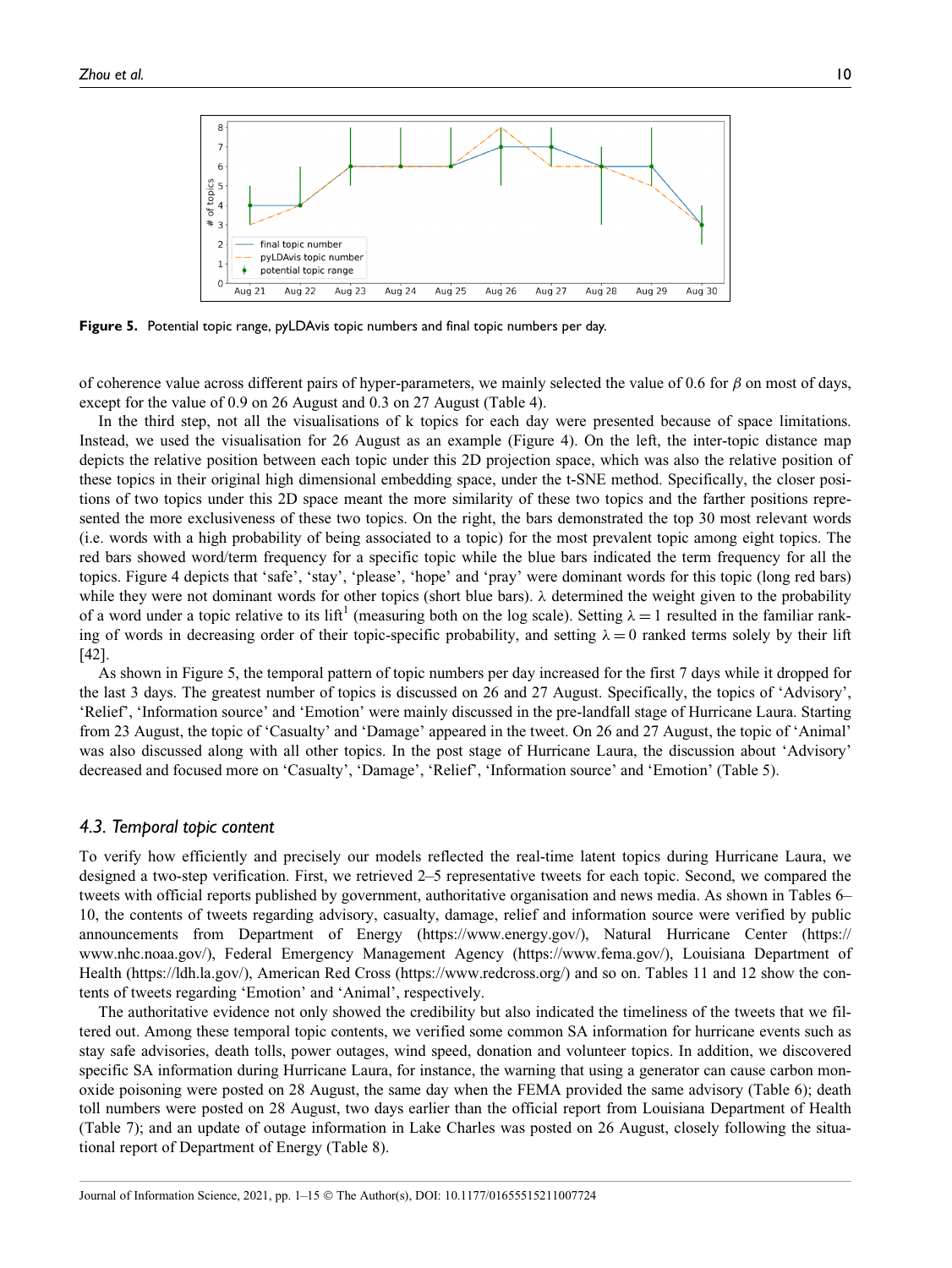| <b>Tweets</b> | Hope everyone whose getting hit by the hurricanes stay safe!!! Stock up on the important things and charge your<br>phones. $(8.21)$                                                                                                                                                             |
|---------------|-------------------------------------------------------------------------------------------------------------------------------------------------------------------------------------------------------------------------------------------------------------------------------------------------|
|               | Important PSA but PLEASE DO NOT RUN A GENERATOR INSIDE EVER!! OR IN ANY ENCLOSED SPACES!!!<br>YOU WILL DIE FROM CARBON MONOXIDE POISONING. About half of the confirmed deaths so far from<br>hurricane laura were bc of improper generator usage!! PLEASE DO NOT RUN GENERATORS INDOORS. (8.28) |
| Report        | Department of Energy posted a public advisory regarding to 'Using Portable/Emergency Generators Safely' and warned<br>that using the generator incorrectly can cause carbon monoxide poisoning [52].                                                                                            |

|               | <b>Table 7.</b> Tweets example of topic 'Casualty' and official reports.                                                                                              |  |  |
|---------------|-----------------------------------------------------------------------------------------------------------------------------------------------------------------------|--|--|
| <b>Tweets</b> | BBC News – Hurricane Laura death toll climbs to 14 in the US. (8.28)<br>2. Hurricane Laura victims may go weeks without power, deaths climb to 14 via @ABCNews (8.28) |  |  |
| Report        | Louisiana Department of Health verified 14 deaths tied to Hurricane Laura on 30 August [53].                                                                          |  |  |

|  |  |  |  |  | Table 8. Tweets example of topic 'Damage' and official reports. |  |
|--|--|--|--|--|-----------------------------------------------------------------|--|
|--|--|--|--|--|-----------------------------------------------------------------|--|

Table 9. Tweets example of topic 'Relief' and official reports.

Table 6. Tweets example of topic 'Advisory' and official reports.

| <b>Tweets</b> |    | Keeping an eye on the city camera from our sister station KPLC in Lake Charles, you can see lights going<br>out, outages spreading as Hurricane #Laura pushes into southwest Louisiana. Nearly 20,000 without<br>power now, and that number will only grow tonight. (8.26) |
|---------------|----|----------------------------------------------------------------------------------------------------------------------------------------------------------------------------------------------------------------------------------------------------------------------------|
|               |    | 2. Updated at 11:45 a.m. Hurricane Laura tore through a region that is home to dozens of major oil<br>refineries, petrochemical plants and plastics facilities. #atx #austin #all512 (8.28)                                                                                |
| Report        |    | As of 8:30 AM EDT, 25 September, there were approximately 15,000 customer outages reported across<br>Louisiana and Alabama [54].                                                                                                                                           |
|               | 2. | Hurricane Laura caused significant damage to transmission infrastructure in portions of Louisiana and<br>Texas [54].                                                                                                                                                       |
|               | 3. | National Public Radio (NPR) reported that millions of pounds of extra pollution were released because<br>Hurricane Laura shut down dozens of oil refineries, petrochemical plants and plastics facilities [55].                                                            |

| Tweets |    | Today, Red Cross Health Services volunteer, Karen Watt, set off for Baton Rouge, LA to support families<br>impacted by hurricanes Marco & Laura. Karen is one of a dozen volunteers from North Texas who has left<br>the region to assist. Learn how you can help (8.25) |
|--------|----|--------------------------------------------------------------------------------------------------------------------------------------------------------------------------------------------------------------------------------------------------------------------------|
|        | 2. | We committing a \$1M donation to relief efforts across Louisiana & Texas for those affected by<br>#HurricaneLaura. If YOU want to help, text LAURA to 90999 for @RedCross, or FOOD to 80100 for<br>@WCKitchen, and \$10 will be added to your Verizon Wireless  (8.28)   |
|        | 3. | Residents in southwestern Louisiana embarked Saturday on the epic task of cleaning up after Hurricane<br>Laura tore through parts of the state. (8.29)                                                                                                                   |
| Report |    | The American Red Cross announced the relief information including food, water and other volunteer<br>assistance and Red Cross Annual Disaster Giving Program (ADGP) members, such as Amazon and<br>American Airlines [56].                                               |
|        |    | Verizon Foundation commits \$1 million to Hurricane Laura relief efforts [57].                                                                                                                                                                                           |
|        |    |                                                                                                                                                                                                                                                                          |

The results of our work from sections 4.1, 4.2 and 4.3 had twofold benefits. First, it provided a unique classification schema of specific events for hurricane and disaster related research. Second, it supplemented SA for practitioners who were affected during the disaster events, including federal and local agencies and public citizens.

From a research perspective, our study provided the numbers and keywords of latent topics during the Hurricane Laura. The state-of-the-art work using tweets for retrieving SA to support disaster response with supervised models mostly assigned each tweet a single label [63,64]. Among these tweets, however, most actually contained information across multiple topics. For example, the first tweet in Table 6 contained both topics of 'Advisory' and 'Emotion'; the third tweet in Table 10 involved topics of 'Information Source', 'Damage' and 'Advisory'. To fully utilise information

### Journal of Information Science, 2021, pp. 1–15 © The Author(s), DOI: 10.1177/01655515211007724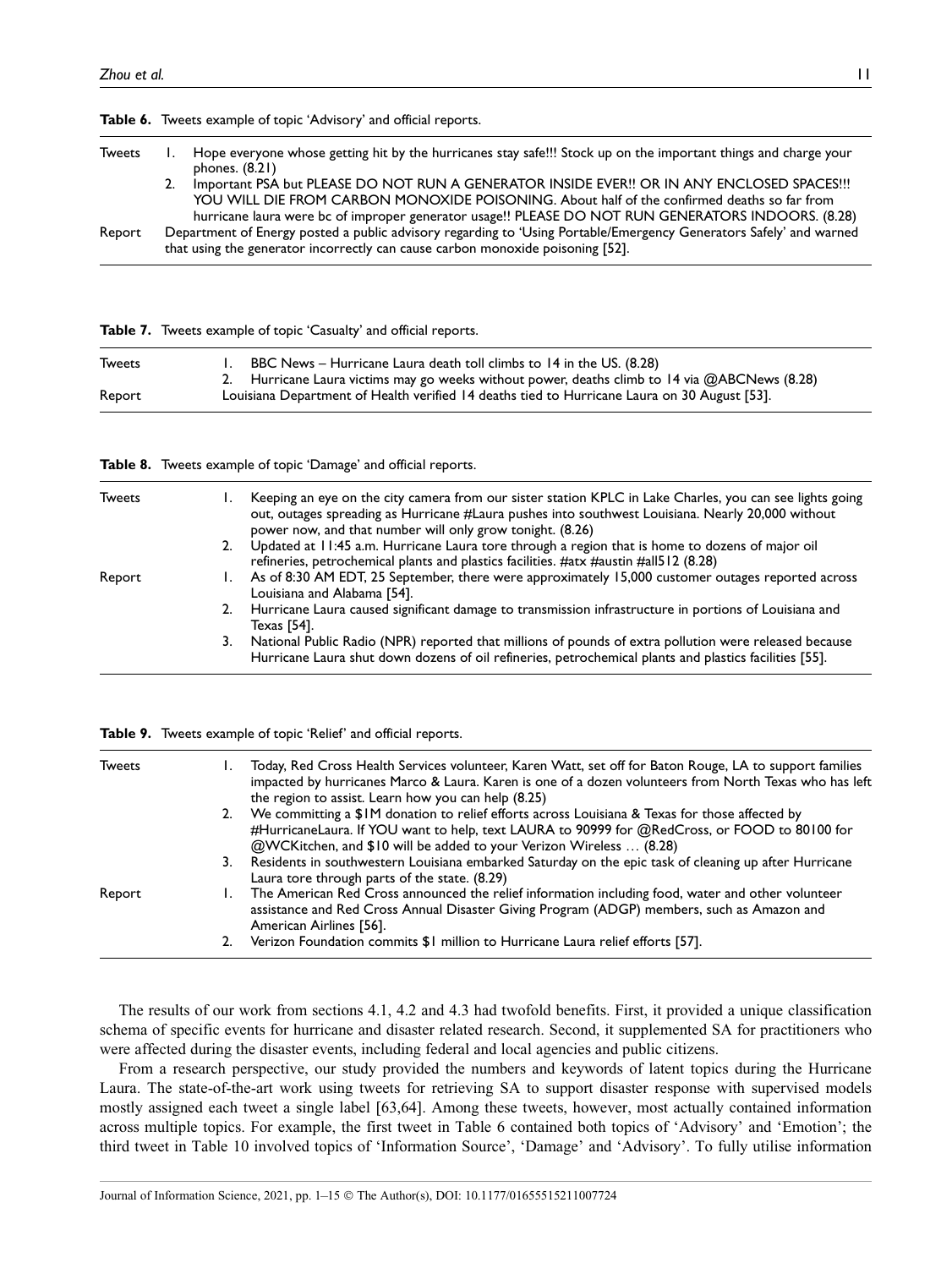| <b>Tweets</b> |    | 1. FL511 reminds motorists to create a hurricane preparedness plan that includes recommendations in the<br>event of an evacuation during COVID-19. Download the free FL511 Mobile App to know before you go.<br>$\#$ FL511 (8.24)                                                             |
|---------------|----|-----------------------------------------------------------------------------------------------------------------------------------------------------------------------------------------------------------------------------------------------------------------------------------------------|
|               |    | 2. Hurricane Laura reaches extremely dangerous Cat 4 strength, NHC warns of unsurvivable storm surge.<br>(8.26)                                                                                                                                                                               |
|               |    | 3. An extreme wind warning is continues for Beaumont TX, Lake Charles LA, Port Arthur TX until 1:00 AM<br>CDT for extremely dangerous hurricane winds. Treat these imminent extreme winds as if a tornado was<br>approaching and move immediately to an interior room or shelter NOW!. (8.26) |
|               |    | 4. Hurricane Laura is appraoching the southwest LA with 150 mph winds and an expected storm surge of 20 ft.<br>Laura will move quickly north after landfall and decrease in strength significantly. (8.26)                                                                                    |
|               | 5. | New imagery from @NOAA reveals devastation wrought by Hurricane #Laura I/ Grand Chenier, Louisiana,<br>near where the highest surge was recorded. (8.28)                                                                                                                                      |
| Report        |    | National Hurricane Center posted daily update on wind speed of Hurricane Laura since 21 August. On 25<br>August, it announced that maximum sustained winds have increased to near 90 mph (150 km/h) with higher<br>gusts [58].                                                                |
|               |    | 2. From 27 to 31 August, the National Geodetic Survey (NGS) collected aerial damage assessment images in<br>the aftermath of Hurricane Laura. Imagery was collected in specific areas identified by NOAA in coordination<br>with FEMA and other state and federal partners [59].              |

Table 10. Tweets example of topic 'Information source' and official reports.

Table 11. Tweets example of topic 'Emotion' and official reports.

| <b>Tweets</b> |    | Taking a break from the RNC to get in my car to go to the grocery store for the first time in 7 months<br>because I been too scared of being killed by a mundane daily task, but now two hurricanes are coming and I |
|---------------|----|----------------------------------------------------------------------------------------------------------------------------------------------------------------------------------------------------------------------|
|               |    | more scared of running out of water and food than the virus. (8.24)                                                                                                                                                  |
|               | 2. | my first hurricane in Houston & I, scared after the email I got from the apartment office I just hope water<br>doesn't get into my car. (8.25)                                                                       |
|               |    | 3. Pray for the people of Southwestern Louisiana and eastern Texas Gulf coast who are desvated by the<br>aftermath of Hurricane Laura and for those who died. (8.27)                                                 |
| Report        |    | Intercessors for America started a survey to ask for payer for Hurricane Laura. The comments indicated most of<br>the people were worried about the 'unsurvivable' storm and prayed day and night [60].              |

Table 12. Tweets example of topic 'Animal' and official reports.

| <b>Tweets</b> |    | FREE LARGE ANIMAL STALLS AVAILABLE at Mississippi Fairgrounds as temporary shelter for evacuated<br>horses and livestock affected by #HurricaneLaura. Call 601-961-4000 for more info. @MSDeptofAg<br>@MSEMA @CommAndyGipson @GregMichelMSEMA @W TV @halterproject #DisasterAnimals (8.27)                                           |
|---------------|----|--------------------------------------------------------------------------------------------------------------------------------------------------------------------------------------------------------------------------------------------------------------------------------------------------------------------------------------|
|               | 2. | The North Shore Animal League in Port Washington is accepting donations for food and supplies to help pets<br>displaced by Hurricane Laura. (8.27)                                                                                                                                                                                   |
| Report        |    | On 9 September, it was reported that the state fair was cancelled this year, but livestock barns and horse<br>stalls at the Oregon State Fairgrounds got some use after all. Volunteers remained at the fairgrounds helping<br>care for displaced animals. There were photos of rabbits, horses and goats attached in the news [61]. |
|               |    | North Shore Animal League wrote a blog about 'Supplies Needed for Partner Shelter in Path of Hurricane<br>Laura' to ask for donations by 5 pm Friday, 28 August [62].                                                                                                                                                                |

and further inform precise SA, our model could serve to generate reasonable classification schema and assign each tweets multiple labels in a supervised model.

From the practitioner perspective, the emerging topics captured by our model can assist the state and federal agencies in casualty and damage estimation with low-cost and wise resource allocation. For example, agencies can prioritise tasks in different ways.

#### 5. Conclusion

Retrieving real-time SA information from big data of tweets is state-of-the-art methodology to aid disaster response and management. However, there remain several quantitative and qualitative challenges to understand and summarise firsthand tweets during disaster events.

One of the challenges to analyse tweets during new hurricane events with a supervised model is to first determine the classification schema into which the tweets should be classified. These categories should ideally be representative of the potential topics in the sense that they reflect the public concerns and issues caused by the event. To address this problem,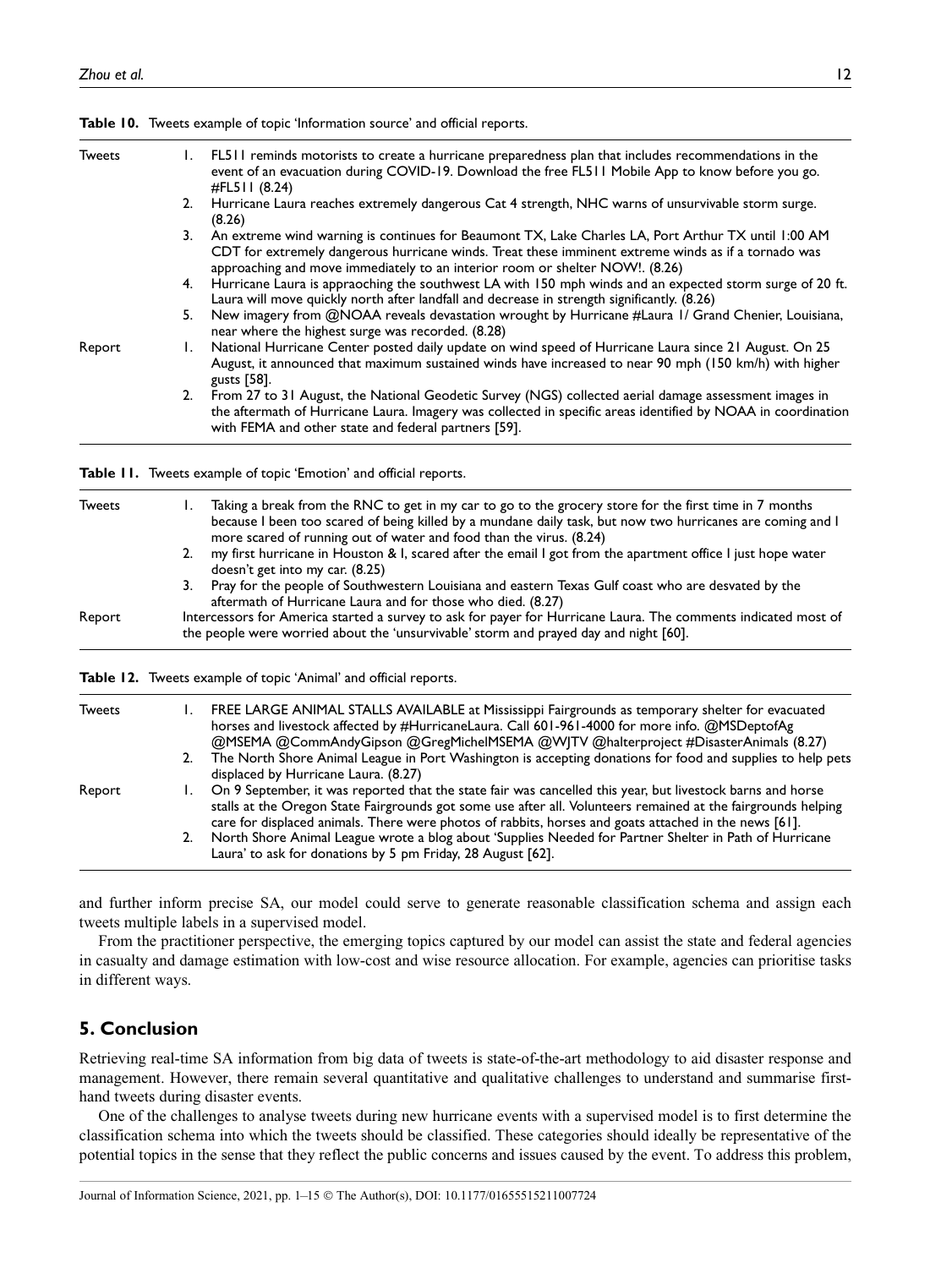we applied an LDA topic model on the pre-processed 10-day tweets collected during Hurricane Laura. Then, human experts observed the automatically generated topics and manually assigned and organised category labels for them. Our tested LDA model with a guided approach can make topics more humanly interpretable and determine classification schema for further analysis.

The other challenge is to rapidly and precisely update and extract SA information to government agencies and public citizens. Our study combines a sequence model and topic visualisation to investigate the daily latent topics during Hurricane Laura, and evaluates the representative tweets for each topic by comparing with authoritative announcements and reports. The results suggest that agencies should adopt and adapt strategies day-by-day and wisely allocate resources based on affected areas and population because the number and content of SA topics vary across different stages of disaster events.

Nevertheless, there are still some potential limitations in our current work. First, due to the co-occurrence of several events including COVID-19, wildfires in California, the presidential election and other hurricane events, most tweets were hybrids, containing information across events so that it is difficult to independently analyse the topics solely for Hurricane Laura. Second, our LDA model not only reveals potential categories but also assigns labels to each tweet data. In the future, it is worth applying an advanced attention model to experiment with multilabels generated from our study and thus further inform SA.

#### Acknowledgements

The authors would like to thank the support from the University of Wisconsin, Madison through the Vilas Associates Competition Award.

#### Declaration of conflicting interests

The author(s) declared no potential conflicts of interest with respect to the research, authorship and/or publication of this article.

#### Funding

The author(s) received no financial support for the research, authorship and/or publication of this article.

#### ORCID iD

Sulong Zhou <https://orcid.org/0000-0002-3376-7350>

#### Note

1.  $lift = P(topic \wedge word)/(P(topic) \cdot P(word)) = P(word|topic)/P(word)$ 

#### **References**

- [1] NASA. Aug. 28, 2020 Terra Misr Used to Visualize Cloud-top Heights from Hurricane Laura in 3D, 2020, [https://blogs.nasa.](https://blogs.nasa.gov/hurricanes/tag/laura-2020/) [gov/hurricanes/tag/laura-2020/](https://blogs.nasa.gov/hurricanes/tag/laura-2020/) (accessed 28 September 2020).
- [2] teleSUR. Haiti: Tropical storm Laura death toll now 31, 2020, [https://www.telesurenglish.net/news/haiti-tropical-storm-laura](https://www.telesurenglish.net/news/haiti-tropical-storm-laura-death-toll-now-31-20200829-0006.html)[death-toll-now-31-20200829-0006.html](https://www.telesurenglish.net/news/haiti-tropical-storm-laura-death-toll-now-31-20200829-0006.html) (accessed 28 September 2020).
- [3] NY Daily News. Hurricane Laura fatally strikes Dominican Republic, Haiti, makes landfall in the U.S., 2020, [https://www.](https://www.nydailynews.com/photos/ny-tropical-storm-laura-marco-20200824-2saekhf5vrhfjneoxrcpyhckpu-photogallery.html) [nydailynews.com/photos/ny-tropical-storm-laura-marco-20200824-2saekhf5vrhfjneoxrcpyhckpu-photogallery.html](https://www.nydailynews.com/photos/ny-tropical-storm-laura-marco-20200824-2saekhf5vrhfjneoxrcpyhckpu-photogallery.html) (accessed 28 September 2020).
- [4] BBC News. Thousands told to evacuate gulf coast as Hurricane Laura nears, 2020, [https://www.bbc.com/news/world-us](https://www.bbc.Com/news/world-us-canada-53885242)[canada-53885242](https://www.bbc.Com/news/world-us-canada-53885242) (accessed 25 September 2020).
- [5] The Washington Post. Hurricane Laura by the numbers: Winds to 154 mph, a 15-foot surge and yet another category 4+ on U.S. Soil, 2020,<https://www.washingtonpost.com/weather/2020/08/28/hurricane-laura-peak-winds-surge/> (accessed 26 September 2020).
- [6] Livingston I and Freedman A. Hurricane Laura makes landfall as category 4 in Louisiana with 'life-threatening' surge, [https://](https://www.washingtonpost.com/weather/2020/08/26/hurricane-laura-updates-texas-louisiana/) [www.washingtonpost.com/weather/2020/08/26/hurricane-laura-updates-texas-louisiana/](https://www.washingtonpost.com/weather/2020/08/26/hurricane-laura-updates-texas-louisiana/) (accessed 26 September 2020).
- [7] BBC News. Hurricane Laura death toll climbs to 14 in the US, 2020,<https://www.bbc.com/news/world-us-canada-53955186> (accessed 29 August 2020).
- [8] Evans S. Hurricane Laura onshore insured property loss close to \$9 BN: KCC, 2020, [https://www.reinsurancene.ws/hurricane](https://www.reinsurancene.ws/hurricane-laura-onshore-insured-property-loss-close-to-9bn-kcc/)[laura-onshore-insured-property-loss-close-to-9bn-kcc/](https://www.reinsurancene.ws/hurricane-laura-onshore-insured-property-loss-close-to-9bn-kcc/) (accessed 31 August 2020).
- [9] Ashish N, Eguchi R, Hegde R et al. Situational awareness technologies for disaster response. In: Chen H, Reid E, Senai J et al. (eds) Terrorism informatics. New York: Springer, 2008, pp. 517–544.
- [10] Sarter NB and Woods DD. Situation awareness: a critical but ill-defined phenomenon. Int J Aviation Psychol 1991; 1(1): 45–57.
- [11] Goswami S, Chakraborty S, Ghosh S et al. A review on application of data mining techniques to combat natural disasters. Ain Shams Eng J 2018; 9(3): 365–378.

Journal of Information Science, 2021, pp. 1–15 © The Author(s), DOI: 10.1177/01655515211007724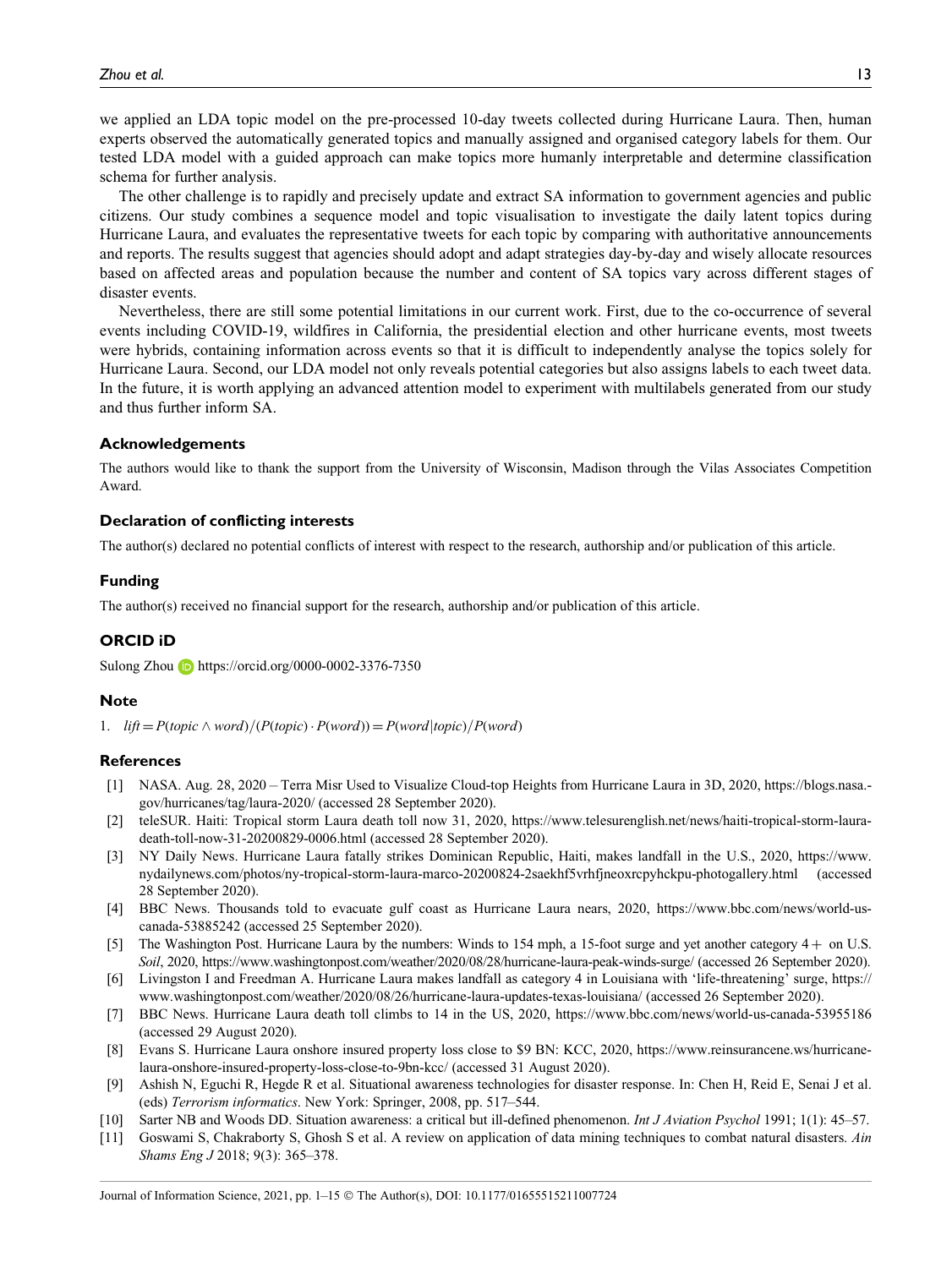- [12] Vongkusolkit J and Huang Q. Situational awareness extraction: a comprehensive review of social media data classification during natural hazards. Ann GIS 2020 27: 5–28.
- [13] Morstatter F, Pfeffer J, Liu H et al. Is the sample good enough? Comparing data from Twitter's streaming API with Twitter's firehose, 2013,<https://arxiv.org/abs/1306.5204>
- [14] Mills A, Chen R, Lee J et al. Web 2.0 emergency applications: How useful can twitter be for emergency response? *J Inform* Privacy Secur 2009; 5(3): 3–26.
- [15] Palen L, Starbird K, Vieweg S et al. Twitter-based information distribution during the 2009 red river valley flood threat. Bullet Am Soc Inform Sci Tech 2010; 36(5): 13–17.
- [16] Sakaki T, Okazaki M and Matsuo Y. Earthquake shakes twitter users: real-time event detection by social sensors. In: Proceedings of the 19th international conference on World Wide Web, Raleigh, 26–30 April 2010, pp. 851–860. New York: ACM.
- [17] Gupta A, Lamba H, Kumaraguru P et al. Faking sandy: characterizing and identifying fake images on twitter during hurricane sandy. In: Proceedings of the 22nd international conference on World Wide Web, Florence, 18–22 May 2003, pp. 729–736. New York: ACM.
- [18] Imran M, Mitra P and Castillo C. Twitter as a lifeline: Human-annotated twitter corpora for NLP of crisis-related messages, 2016,<https://arxiv.org/abs/1605.05894>
- [19] Stowe K, Anderson J, Palmer M et al. Improving classification of twitter behavior during hurricane events. In: Proceedings of the sixth international workshop on natural language processing for Social Media, Melbourne, VIC, Australia, 20 July 2018, pp. 67–75. Stroudsburg PA: ACL.
- [20] Alshemali B and Kalita J. Improving the reliability of deep neural networks in NLP: a review. *Knowl Based Syst* 2020; 191: 105210.
- [21] Mohammadi M, Al-Fuqaha A, Sorour S et al. Deep learning for IoT big data and streaming analytics: a survey. IEEE Commun Surv Tutor 2018; 20(4): 2923–2960.
- [22] Erhan D, Courville A, Bengio Y et al. Why does unsupervised pre-training help deep learning? In: *Proceedings of the thirteenth* international conference on artificial intelligence and statistics, Sardinia, 13–15 May 2010.
- [23] Severyn A and Moschitti A. Twitter sentiment analysis with deep convolutional neural networks. In: Proceedings of the 38th international ACM SIGIR conference on research and development in information retrieval, Santiago, Chile, 9–13 August 2015, pp. 959–962. New York: ACM.
- [24] Kapoor A, Horvitz E and Basu S. Selective supervision: Guiding supervised learning with decision-theoretic active learning. Int Joint Conf Artif Intell 2007 7: 877–882.
- [25] Prusa J, Khoshgoftaar TM, Dittman DJ et al. Using random undersampling to alleviate class imbalance on tweet sentiment data. In: 2015 IEEE international conference on information reuse and integration, San Francisco, CA, 13–15 August 2015, pp. 197–202. New York: IEEE.
- [26] Johnson JM and Khoshgoftaar TM. Survey on deep learning with class imbalance. *J Big Data* 2019; 6(1): 27.
- [27] Miwa M, Thomas JO, Mara-Eves A et al. Reducing systematic review workload through certainty-based screening. J Biomed Inform 2014; 51: 242–253.
- [28] Tahvili S, Hatvani L, Ramentol E et al. A novel methodology to classify test cases using natural language processing and imbalanced learning. Eng Appl Artif Intel 2020; 95: 103878.
- [29] Andrzejewski D and Zhu X. Latent Dirichlet allocation with topic-in-set knowledge. In: Proceedings of the NAACL HLT 2009 workshop on semi-supervised learning for natural language processing, Boulder, CO, 4 June 2009, pp. 43–48. Stroudsburg PA: ACL.
- [30] Blei DM, Ng AY and Jordan MI. Latent Dirichlet allocation. In: Proceedings of the 14th international conference on neural information processing systems, Vancouver, BC, Canada, 3–8 December 2001, pp. 601–608. New York: ACM.
- [31] Vieweg S, Hughes AL, Starbird K et al. Microblogging during two natural hazards events: what twitter may contribute to situational awareness. In: Proceedings of the SIGCHI conference on human factors in computing systems, Atlanta, GA, 10–15 April 2010, pp. 1079–1088. New York: ACM.
- [32] Imran M, Elbassuoni S, Castillo C et al. Extracting information nuggets from disaster-related messages in social media, [https://](https://mimran.me/papers/imran_shady_carlos_fernando_patrick_iscram2013.pdf) [mimran.me/papers/imran\\_shady\\_carlos\\_fernando\\_patrick\\_iscram2013.pdf](https://mimran.me/papers/imran_shady_carlos_fernando_patrick_iscram2013.pdf)
- [33] Huang Q and Xiao Y. Geographic situational awareness: mining tweets for disaster preparedness, emergency response, impact, and recovery. ISPRS Int J Geo Inform 2015; 4(3): 1549–1568.
- [34] Habdank M, Rodehutskors N and Koch R. Relevancy assessment of tweets using supervised learning techniques: Mining emergency related tweets for automated relevancy classification. In: 2017 4th international conference on information and communication technologies for disaster management (ICT-DM), Manchester, 11-13 December 2017, pp. 1-8. New York: IEEE.
- [35] Pouyanfar S, Tao Y, Tian H et al. Multimodal deep learning based on multiple correspondence analysis for disaster management. World Wide Web 2019; 22(5): 1893–1911.
- [36] Jelodar H, Wang Y, Yuan C et al. Latent Dirichlet allocation (LDA) and topic modeling: models, applications, a survey. Multimedia Tool Appl 2019; 78(11): 15169–15211.